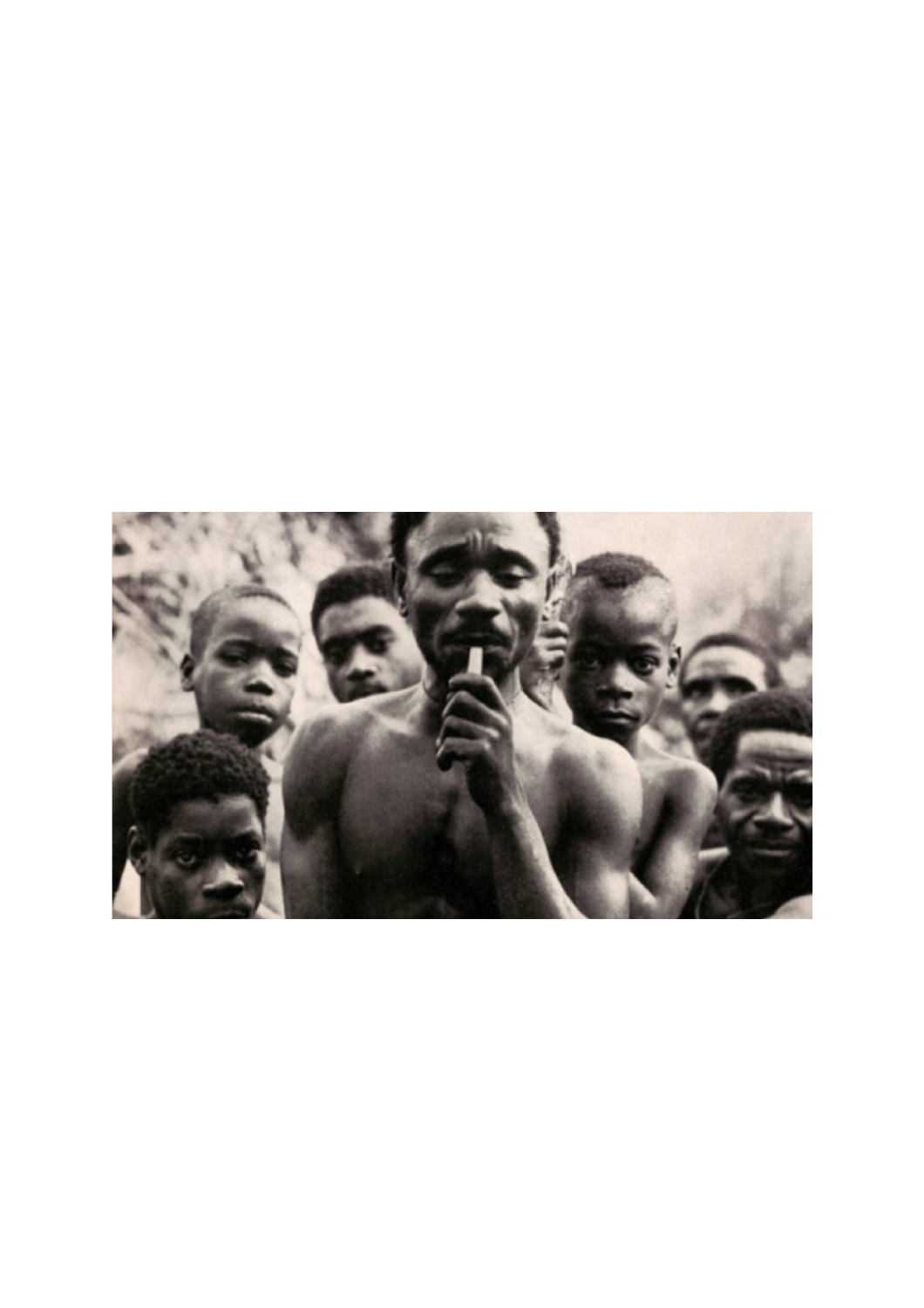Composition:

NPFAI.2

Composer:

Dimitri Voudouris

Composed:

[2002-2003]

Duration:

22 min 33 sec

Paul Norvak- piccolo Johan Legranche – Flute Lydia Spies – B clarinet Richard Botha - French Horn Lawrence Nkosi – Hindewhu

Field recordings

Computer-assisted processing